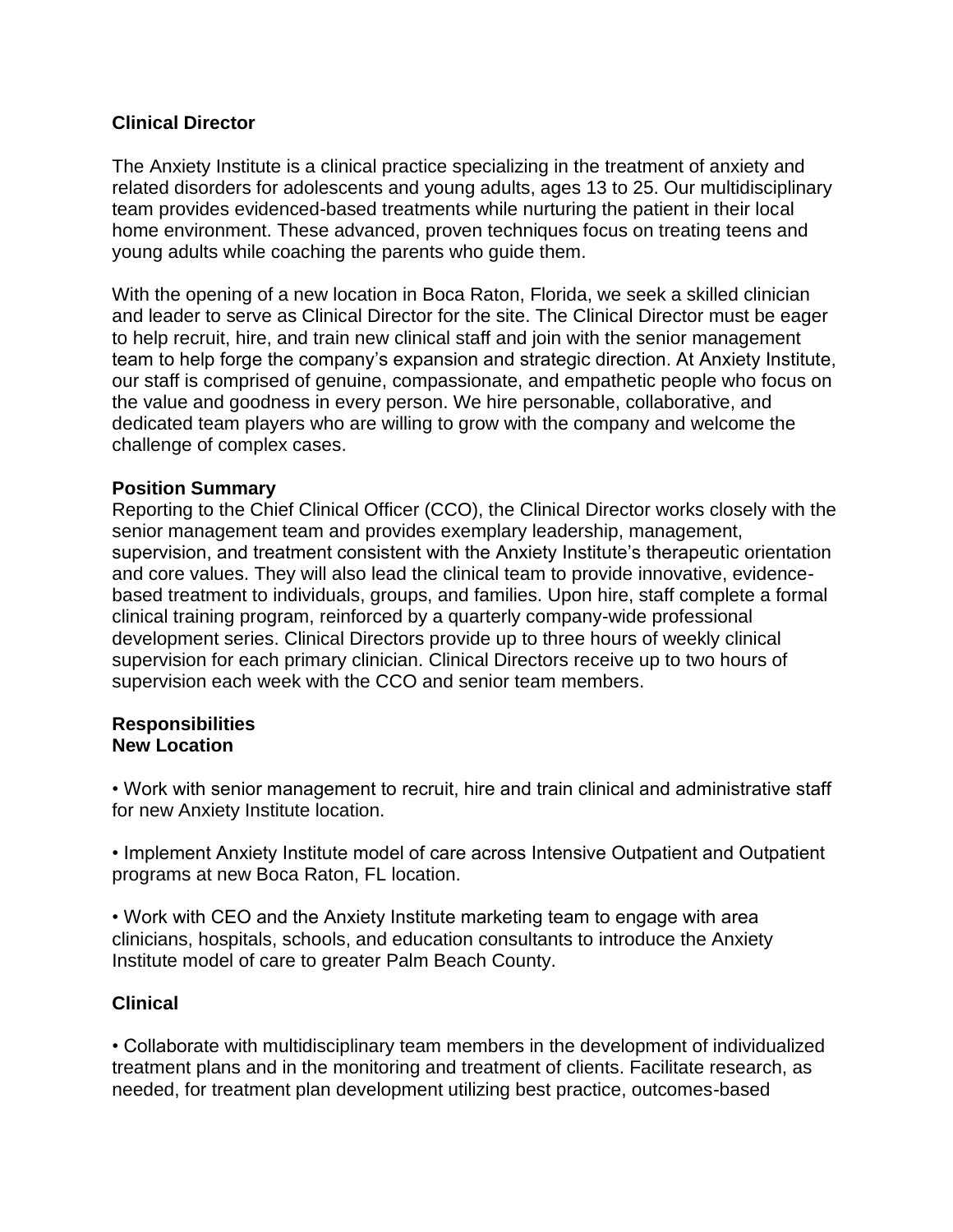research. Ensure client treatment plans are developed, communicated, and coordinated among key staff for daily and weekly scheduling.

• Develop and manage the implementation of strategies and plans for fearful and resistant clients and parents related to attendance, commitment, and completion of treatment.

• Assist in family therapy, as needed, to support clinical team and assure forward momentum within complex family systems.

• Design, implement, and analyze individual and program outcome studies using quantitative (e.g., anxiety and mental health assessment measures) and qualitative methods (e.g., parent/client interviews). Utilize outcome measures to improve treatment strategies, justify continuation or cessation of treatment, and coach individual clinicians for continuous improvement.

• Implement performance improvement activities using the Continuous Quality Improvement (CQI) program, and modify clinical practices based on CQI recommendations.

## **Supervision & Training**

• Train, support, and supervise licensed and license-eligible clinicians and support staff on the use of empirically supported approaches for the treatment of anxiety disorders.

• Ensure clinical strategy and documentation associated with treatment management (e.g., treatment plans, clinical notes, transition plans, discharge plans) are aligned with evidence-based protocols, promote the highest standard of care, and conform to all licensure regulations.

• Assure, through example, exemplary customer service and clinical professionalism for prospective, current, and former clients, family members, external providers, and referral sources.

• Provide day-to-day management of administrative and clinical staff including counseling and performance evaluations with applicable documentation

• Provide training opportunities for clinical faculty to ensure compliance with in-service requirements.

• Acquire and maintain current clinical knowledge, skills, and standards set forth by the Anxiety & Depression Association of America (ADAA) and American Psychological Association (APA).

## **Operations**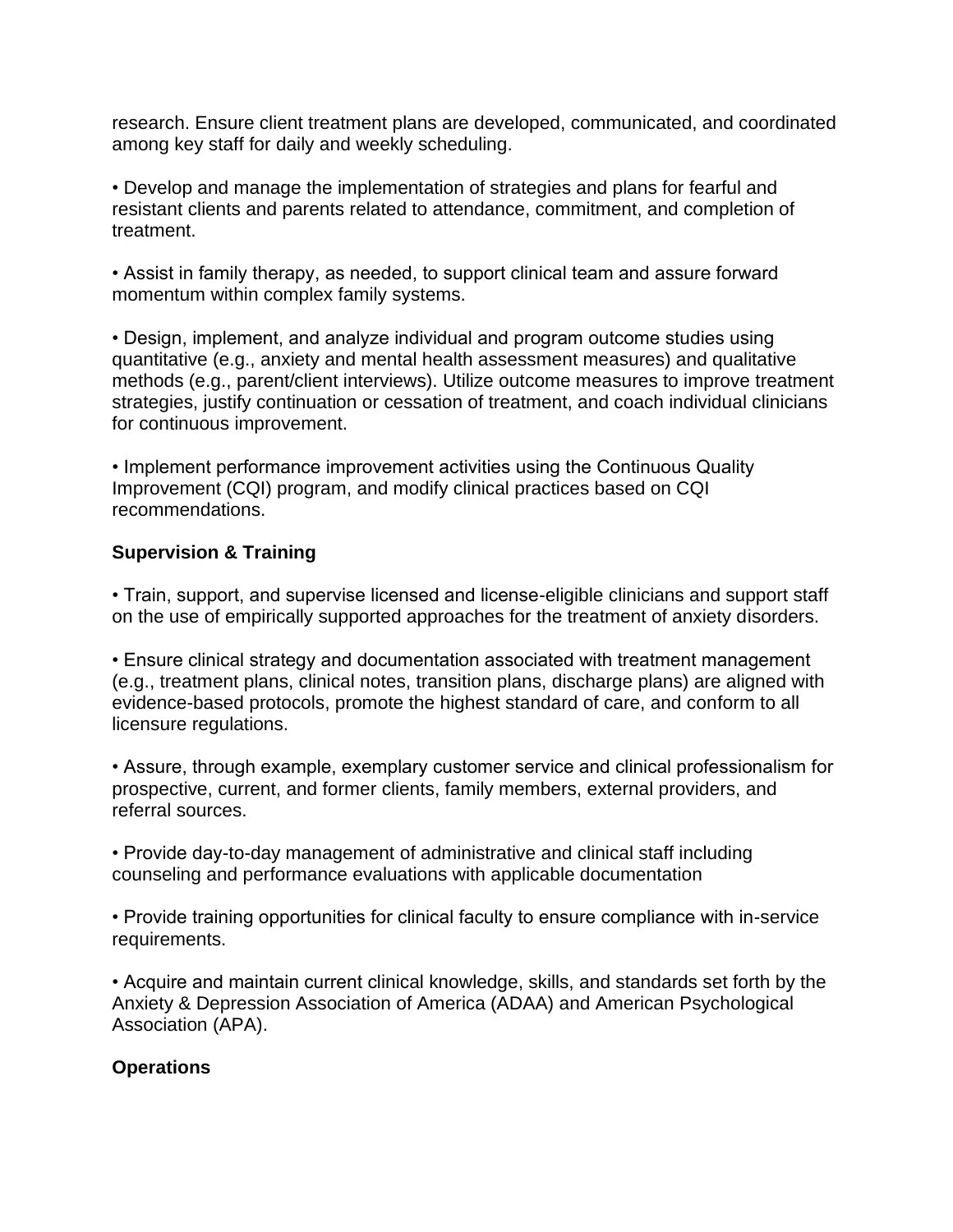• Implement and drive operational processes to ensure efficient and effective management of the clinic including on-boarding of new clients and their families, initial and on-going treatment planning, family education, and termination of treatment.

• Respond and participate with staff in addressing client, parent and stakeholder questions, concerns, complaints, and clinical emergencies.

• Oversee patient and staff scheduling, ensuring quality care while maximizing operational efficiency.

• Direct objectives, manage curriculum, and ensure effective delivery of client and family psycho-educational content (e.g., group therapy, presentations, etc.).

• Assist in staff selection and recruitment as requested by founders, and coordinate orientation for new staff.

• Maintain client medical records and department files as required by state law and the ethics and best practices of the American Psychological Association (APA).

• Ensure compliance with all facility and Company policies, Federal and State laws, regulations, and guidelines including HIPAA. Ensure clinical faculty credentialing, health and safety, and training files are updated as required.

• Develop a system that provides effective and consistent mental health consultation services to clients as well as training and support procedures for faculty providing this service.

## **Admissions & Marketing**

• Meet with prospective families and clients to develop rapport and inspire confidence in Anxiety Institute clinical services and establish leadership as Clinical Director.

• Conference with the Anxiety Institute Admissions team and new families to discuss transition, ensure smooth hand-off from admissions/intake to treatment, and identify any special services that may be required.

• Assist and collaborate with Director of External Affairs and Chief Marketing Officer on marketing and outreach activities.

# **Qualifications**

• Current licensure as a mental health clinician in the State of Florida, or Florida state licensure within 6 months of hire.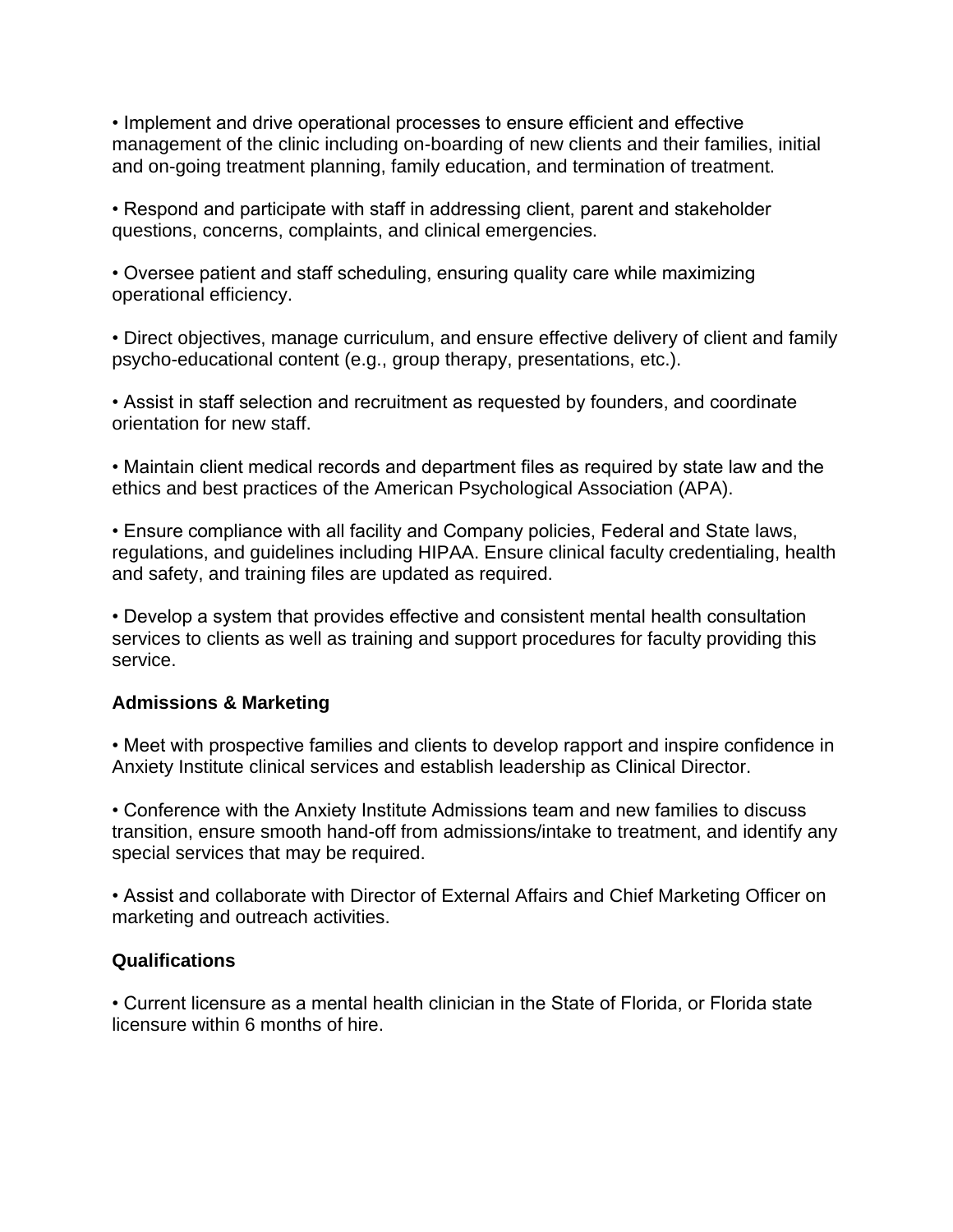• A minimum of 10 years of individual, group, and family therapy experience with a specialty in CBT using exposure therapies and E/RP protocols in treatment of Anxiety and OCD.

• Affinity to work with school/college aged individuals and their parents.

• Experience/proficiency using E/RP protocols for OCD, and/or a personal understanding of anxiety disorders and a professional passion for its treatment.

• Experience supervising masters, practicum students, pre-doctoral and post-doctoral interns.

• Clinical, operational, or research experience in an intensive outpatient or residential program.

• A driver's license, with clean driving record as well as insurance, is required for this position.

• Ability to pass numerous background checks (e.g., criminal history education credentials, etc.).

• Provide proof of good health and free of any communicable disease including a TB test.

#### **Benefits**

Our competitive compensation and benefits include health, life, disability, and dental insurance with the Anxiety Institute covering 80% of individual employee costs. To preserve our team's mental health, we have a policy of "unlimited" paid time off ("PTO") with approval from an employee's supervisor (to be managed prudently and professionally) plus company-wide paid vacation during Christmas through New Year's.

### **Application Process**

Applications should include a cover letter and resume and must be sent, preferably in PDF format, to recruiting@KeelingAssociates.com. The subject line of the email should read "Anxiety Institute—Clinical Director." Confidential inquiries and nominations should be addressed to Dr. Lili Rodríguez, Senior Consultant for Executive Search, at lrodriguez@KeelingAssociates.com. The process will continue until the position is filled.

Anxiety Institute is committed to the principles of equal employment. We are committed to complying with all federal, state, and local laws providing equal employment opportunities, and all other employment laws and regulations. It is our intent to maintain a work environment which is free of harassment, discrimination, or retaliation because of age, race, religious creed, color, national origin, ancestry, physical disability, mental disability, medical condition, genetic information, marital status, sex (including pregnancy, childbirth, breastfeeding and/or related medical conditions), gender, gender identity, gender expression, sexual orientation, military or veteran status, or any other